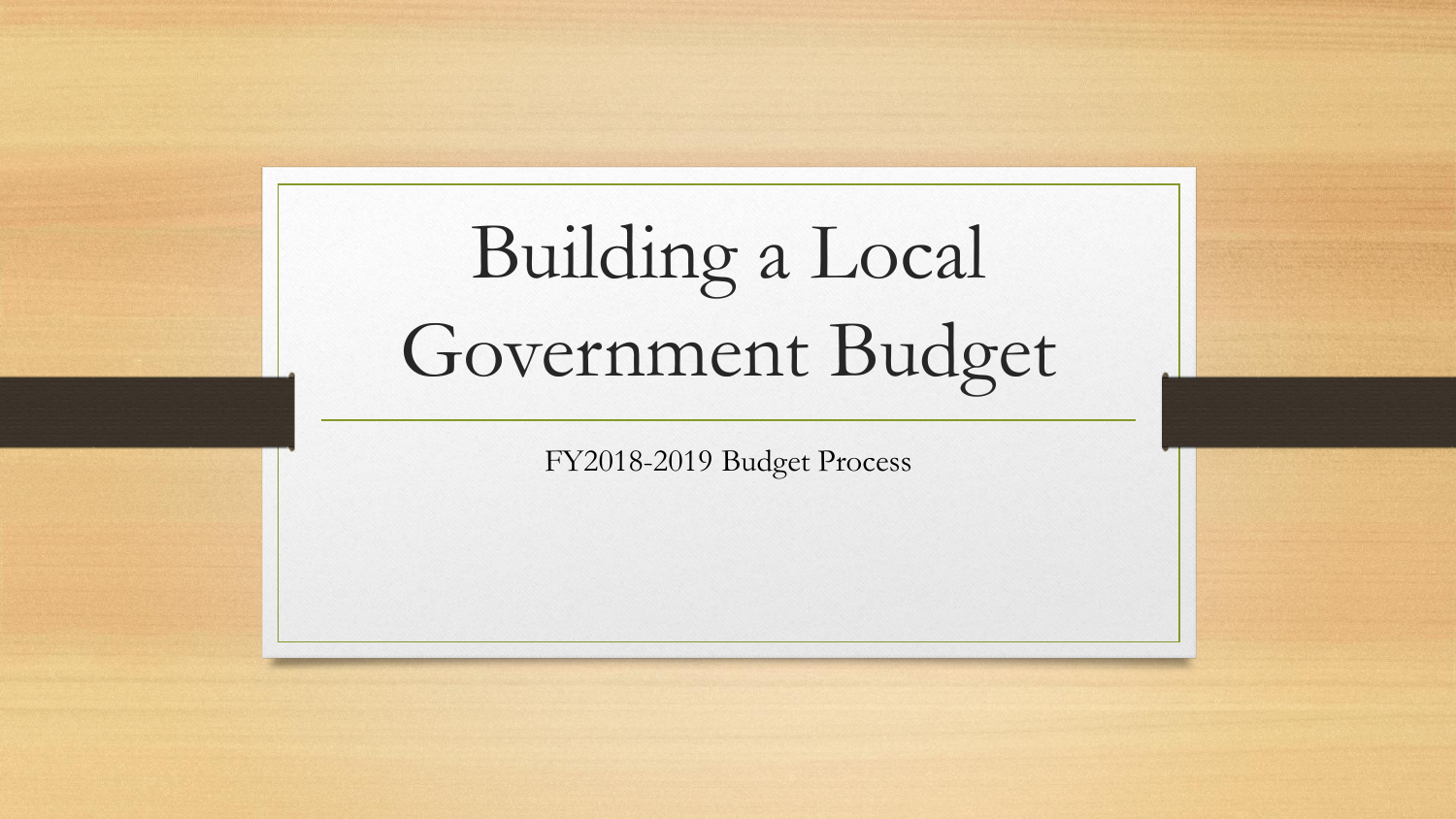- This presentation provides the groundwork for the development, preparation, and monitoring of the annual fiscal year budget
- The annual budget or operating budget is a document that details the financial plan for the local government that also must incorporate all legal statutes, ordinances and regulations. The budget does not end with the adoption, the budget is monitored and amended throughout the fiscal year.
- The budget at the point of adoption and throughout the fiscal year is balanced between anticipated revenues and expenditures
- The following are a few key items used during the budget process:
	- Current and previous year budgets with actual expenditures and revenues
	- Prior year financial reports
	- Current year financial reports including cash flow projections
	- Debt service requirements, contracts, and other commitments
	- State and Federal aid information
	- Internal financial policies
	- Multiyear capital plans (as this potentially affects the operating budget)
	- New and pending legislation
	- Goals and objectives of staff and the Board of Supervisors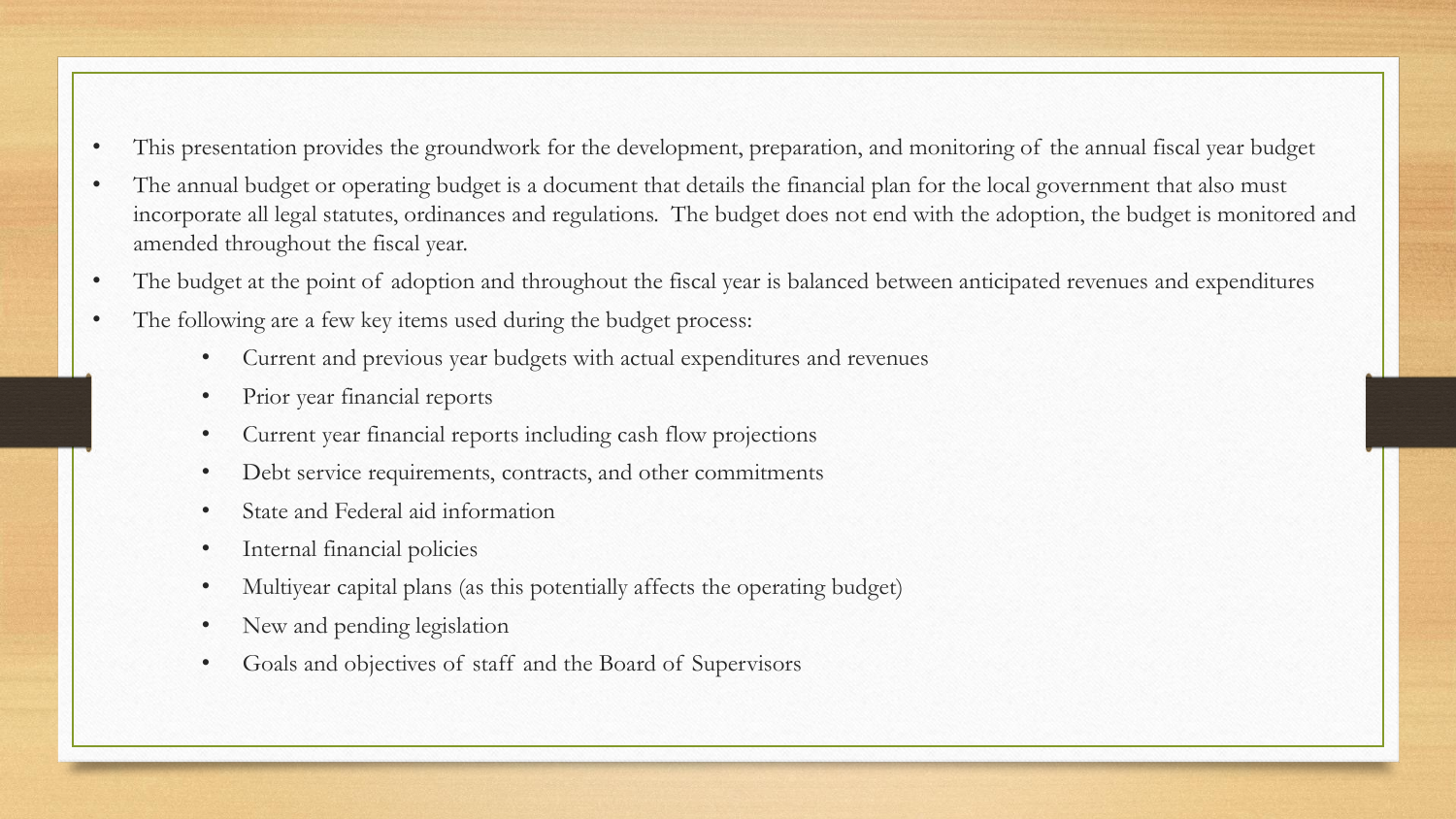## **Proposed Budget Development Timeline for FY2018-2019**

#### **November/December**

- Budget letter is sent to staff giving budget direction for submittal of their departmental budget

- Budgets are submitted to the Finance Department

#### **January**

- Identify key expenditure and revenue variables such as compensation (including staffing), health insurance, state funding, and other economic trends that may affect the upcoming year

- Schedule budget work sessions with the Board of Supervisors

-The Department of Finance meets with each department director to review the requests to ensure all required data and justifications are included in the request (this is done in detail by each line item)

- The Department of Finance meets with the County Administrator to review the requests

#### **February**

- Budget work sessions
- The Department of Finance and County Administrator continue to review the budget and make adjustments as needed

-The Department of Finance present forecasted revenues to the County Administrator for review

#### **March**

- County Administrator presents a proposed budget

- The Board of Supervisors approves a public hearing advertisement

### **April**

- Budget public hearing

- Adopt tax rates and operating budget

#### **May**

- Board approves the appropriation resolution which establishes the spending authority to begin July 1<sup>st</sup>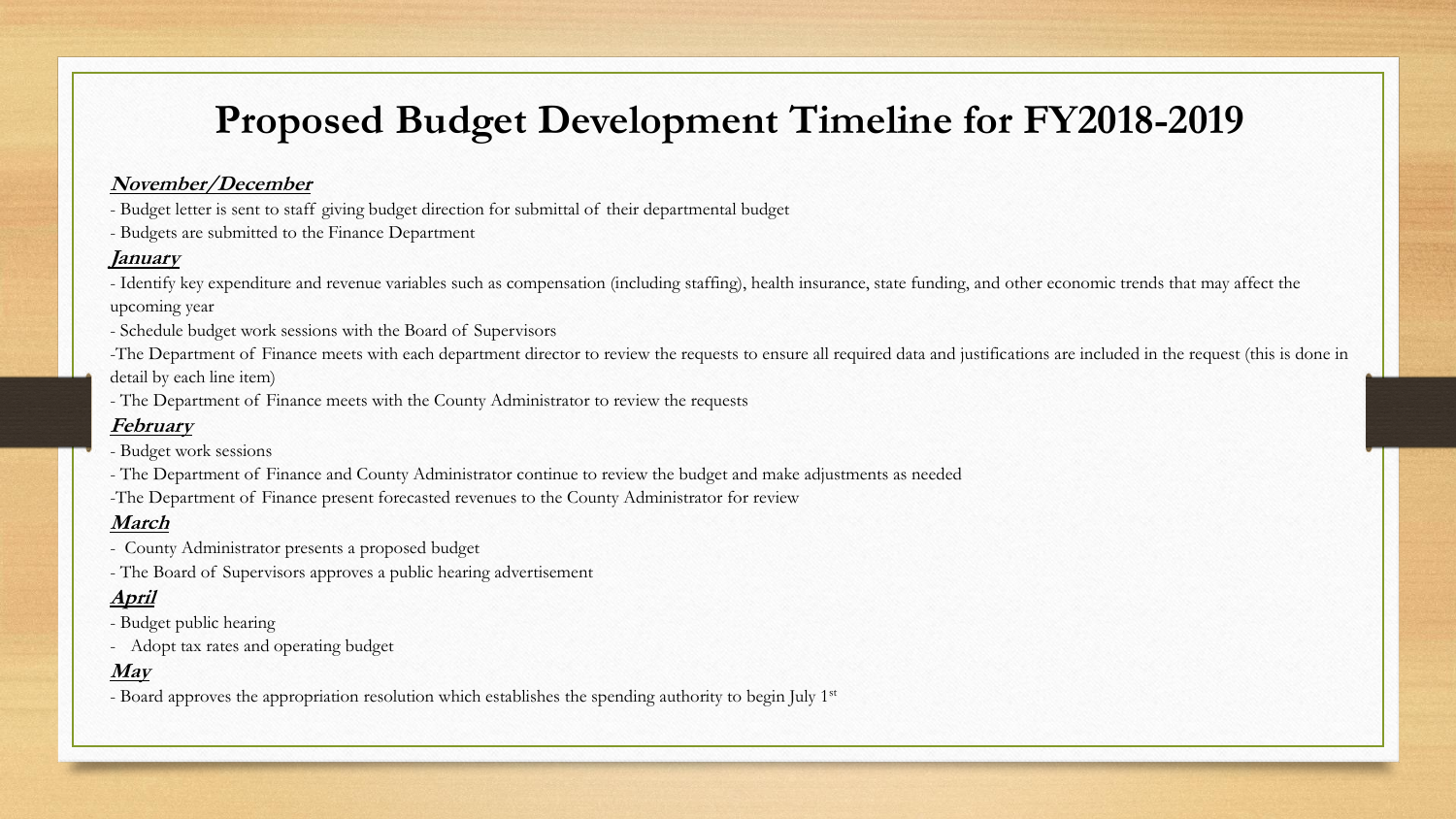## **Revenues**

- Revenues are forecasted using a three to five year trend along with information on current and future economic changes, along with current or pending legislation
- The largest source of revenue in the General Fund is property taxes, which include personal property and real estate. The County is on a four year reassessment period which will impact the FY2019 budget or calendar year 2018 tax year
- The budget is comprised of local, state, federal revenue sources, the FY2018 percentage breakdown is shown:

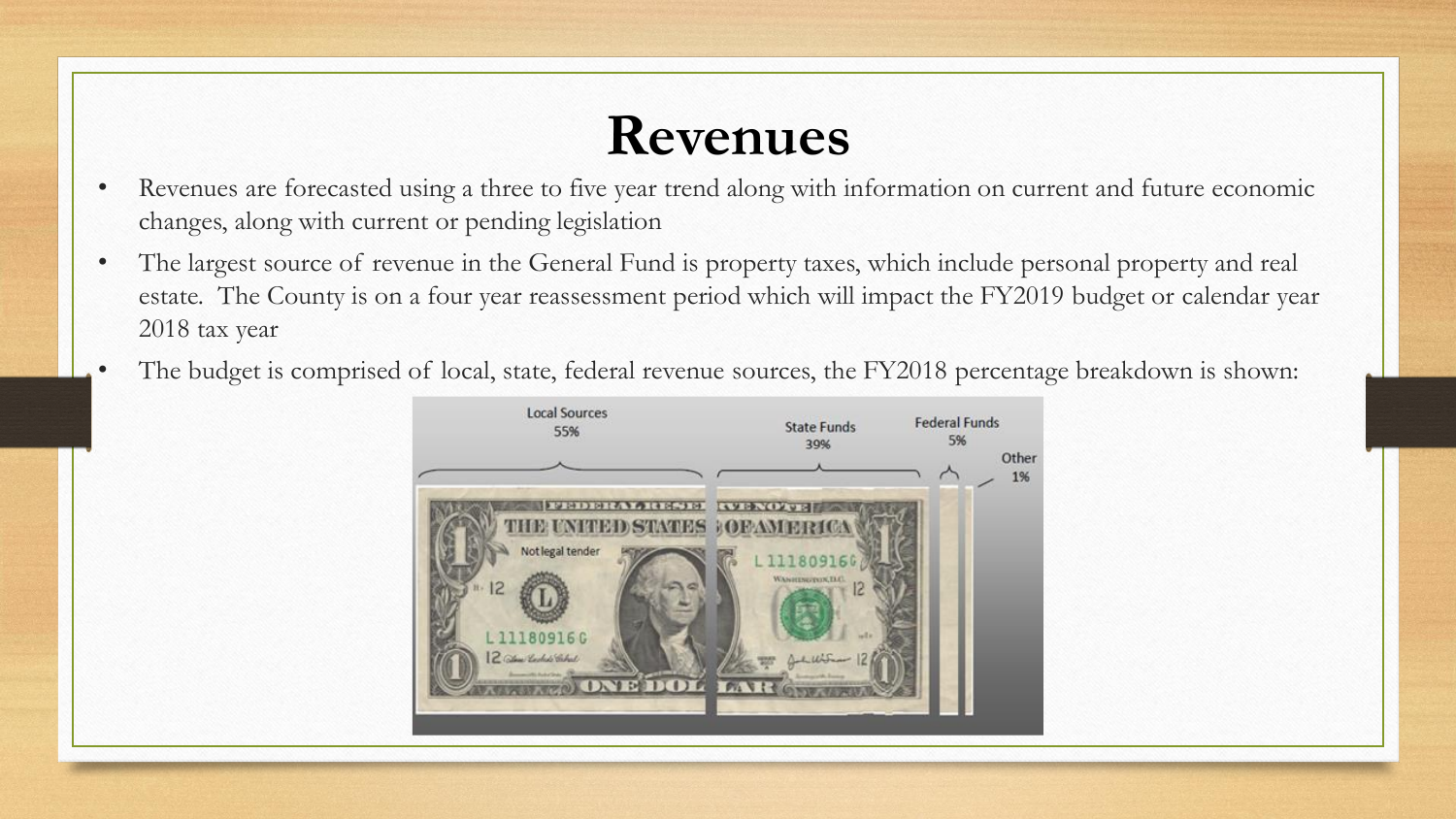### **Local Revenue Sources**

#### **General Property Taxes**

- Real Estate Taxes
- Personal Property Taxes
- $\triangleright$  Machinery and Tools Tax

#### **Local Taxes**

 $\triangleright$  Sales Tax Business License Tax  $\triangleright$  Meals Tax **F** Transient Occupancy Taxes Communication Taxes

### **Permits, Fees and Licenses Fines and Forfeitures Use of Money and Property Charges for Services Recovered Costs**

## **State Revenue Sources**

### **Non-Categorical Aid**

- Mobile Home Titling Tax
	- P Recordation Tax
		- $\triangleright$  PPTRA

### **Categorical Aid**

- ▶ Compensation Board
- ▶ Social Services related aid
- Children's Services Act
- ▶ Victim Witness Grant
- $\triangleright$  Other public safety grants

## **Federal Revenue Sources**

### **Categorical Aid**

- Social Services related aid
	- $\triangleright$  Public Safety grants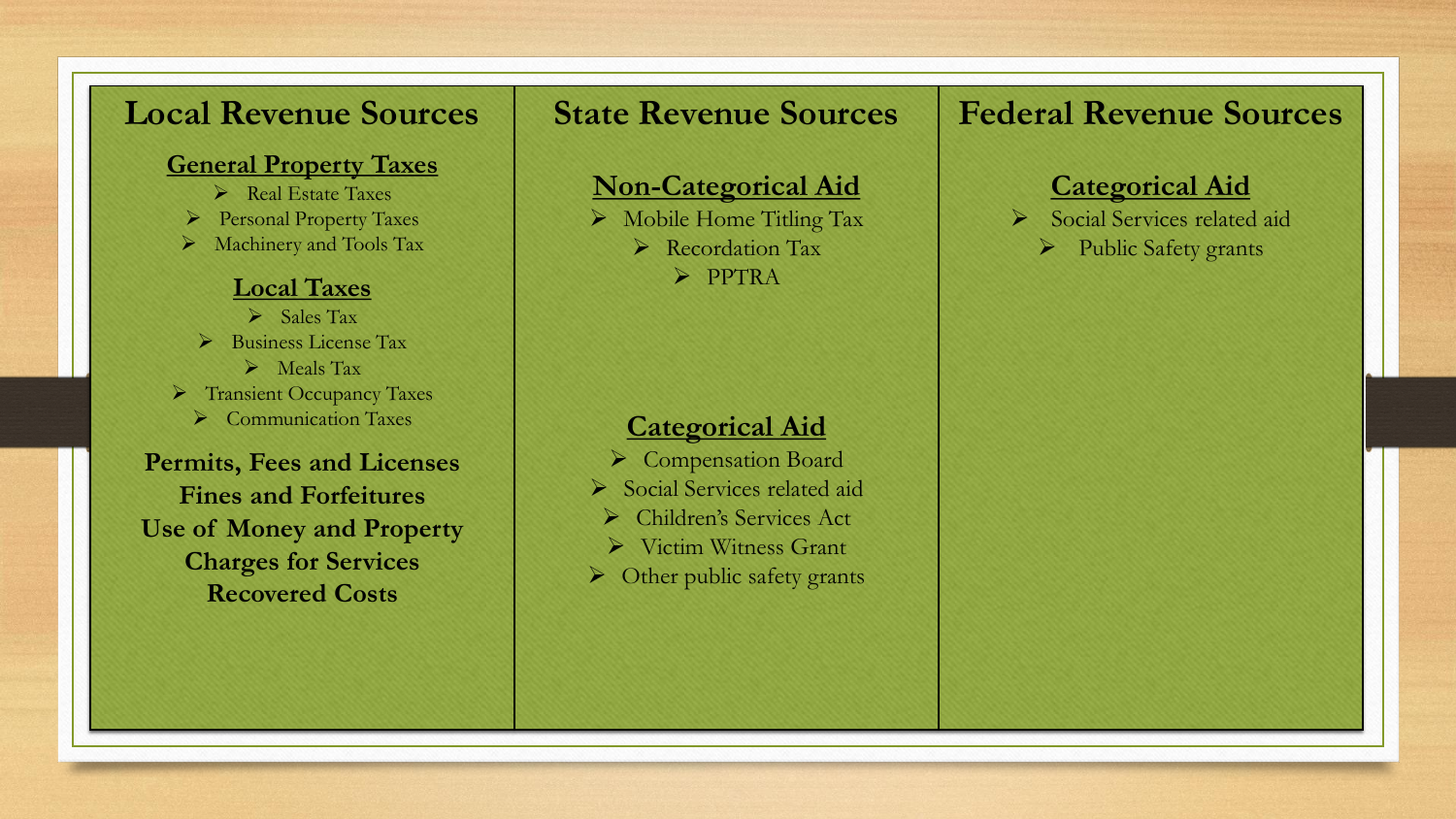## **Expenditure Budget Request Preparation Details**

The following slides will detail how the expenditure budget by department is formulated.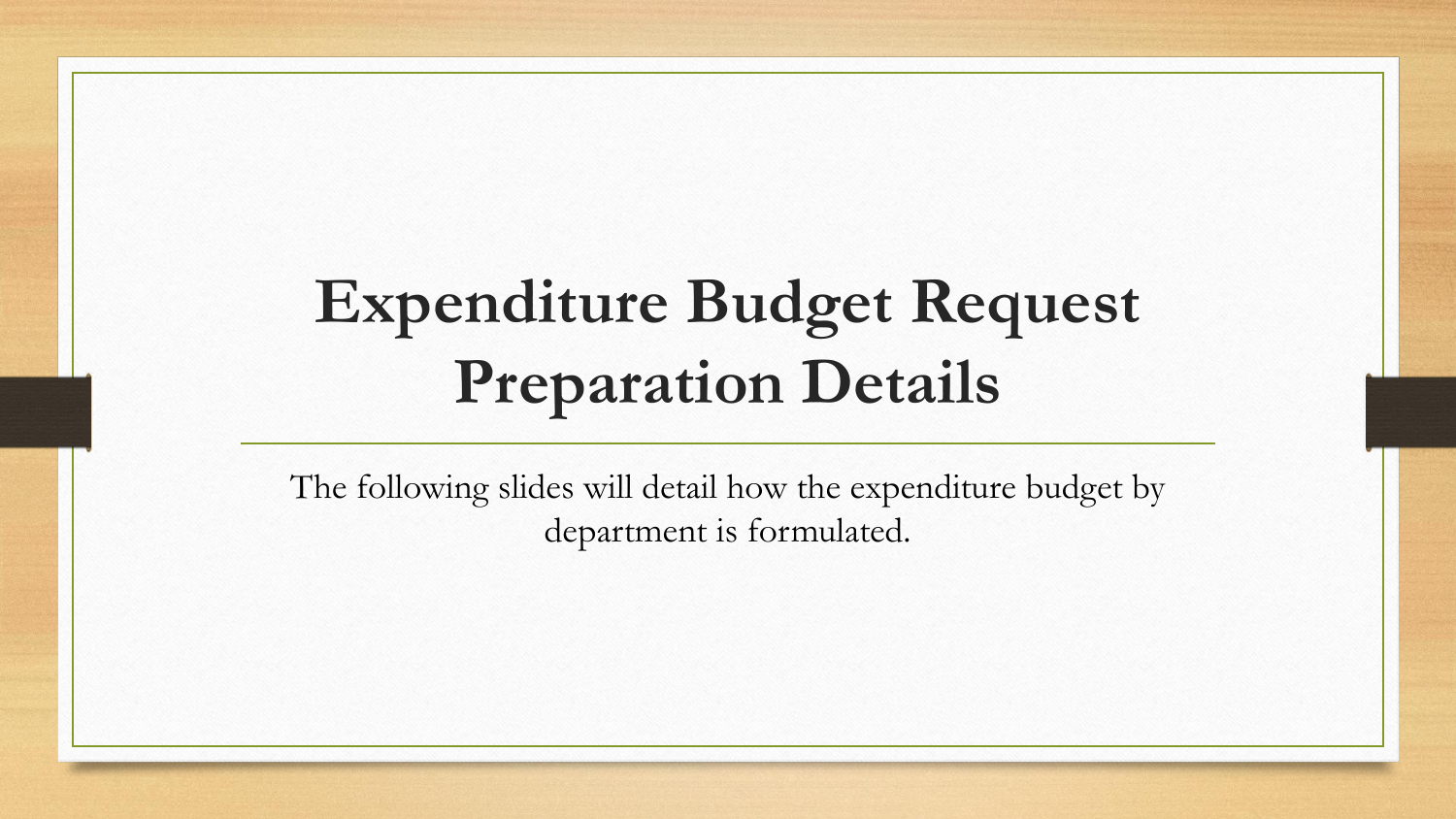|                                                   |                        |                    | KING GEORGE COUNTY              |                                                                 |                     |                      |                                |  |
|---------------------------------------------------|------------------------|--------------------|---------------------------------|-----------------------------------------------------------------|---------------------|----------------------|--------------------------------|--|
|                                                   |                        |                    | <b>Operating Budget Request</b> |                                                                 |                     |                      |                                |  |
|                                                   |                        | <b>Fiscal Year</b> | 18/19                           |                                                                 |                     |                      |                                |  |
|                                                   |                        |                    |                                 |                                                                 |                     |                      |                                |  |
| <b>DEPARTMENT NAME:</b>                           | <b>Finance</b>         |                    | <b>NUMBER:</b>                  | 12510                                                           |                     |                      |                                |  |
|                                                   |                        |                    | <b>FUND</b>                     | 100                                                             |                     |                      |                                |  |
|                                                   |                        |                    |                                 |                                                                 |                     |                      |                                |  |
| 3500 PRINTING & BINDING                           |                        |                    |                                 |                                                                 |                     |                      |                                |  |
|                                                   |                        |                    |                                 |                                                                 | <b>County Admin</b> | <b>BOS</b>           | Final<br><b>Budget</b>         |  |
| <b>Description</b>                                |                        | Quantity           | Cost                            | <b>Total</b>                                                    | <b>Adjustments</b>  | <b>Adjustments</b>   |                                |  |
| 1 W2 Forms                                        |                        | $\overline{2}$     | 450.00<br>$\sqrt{2}$            | \$<br>900.00                                                    |                     |                      | 900.00<br>\$                   |  |
| 2 Check Forms                                     |                        | $\overline{2}$     | \$<br>500.00                    | \$<br>1,000.00                                                  |                     |                      | \$<br>1,000.00                 |  |
| 3 Direct Deposit Forms                            |                        | $\overline{2}$     | $\sqrt{2}$<br>700.00            | $\sqrt{2}$<br>1,400.00                                          |                     |                      | \$<br>1,400.00                 |  |
| 4 Logo Printing - envelopes, letterhead, tabs etc |                        | 1                  | $\mathbf{\$}$<br>1,000.00       | \$<br>1,000.00                                                  |                     |                      | \$<br>1,000.00                 |  |
| 5                                                 |                        | ÷                  | \$<br>u,                        | \$<br>$\blacksquare$                                            |                     |                      | \$                             |  |
| 6                                                 |                        | ۰                  | \$<br>×                         | \$<br>$\blacksquare$                                            |                     |                      | \$<br>$\blacksquare$           |  |
| $\overline{7}$                                    |                        | ٠                  | $\mathsf{\$}$<br>÷              | \$<br>$\blacksquare$                                            |                     |                      | \$<br>$\blacksquare$           |  |
| 8                                                 |                        | ٠                  | \$<br>$\overline{\phantom{a}}$  | \$<br>$\overline{\phantom{a}}$                                  |                     |                      | \$<br>$\blacksquare$           |  |
| $\boldsymbol{9}$                                  |                        | ٠                  | \$<br>٠                         | $\, \, \$$<br>$\overline{\phantom{a}}$                          |                     |                      | \$<br>$\blacksquare$           |  |
| 10                                                |                        | ÷                  | \$<br>G.                        | \$<br>$\overline{\phantom{a}}$                                  |                     |                      | \$<br>$\blacksquare$           |  |
| 11                                                |                        |                    | \$<br>٠                         | \$<br>$\qquad \qquad \blacksquare$                              |                     |                      | \$                             |  |
| 12                                                |                        | ٠                  | \$<br>٠                         | $\boldsymbol{\$}$<br>$\blacksquare$                             |                     |                      | \$<br>$\overline{\phantom{a}}$ |  |
| 13                                                |                        | ٠                  | \$<br>÷.                        | \$<br>$\blacksquare$                                            |                     |                      | \$<br>$\blacksquare$           |  |
| 14                                                |                        | ٠                  | \$<br>٠                         | $\, \, \raisebox{12pt}{$\scriptstyle \circ$}$<br>$\blacksquare$ |                     |                      | \$<br>$\overline{\phantom{a}}$ |  |
| 15                                                |                        | ٠                  | \$<br>٠                         | \$<br>٠                                                         |                     |                      | \$<br>$\blacksquare$           |  |
|                                                   | <b>Total Requested</b> |                    |                                 | \$<br>4,300.00 \$                                               | ۰                   | \$<br>$\blacksquare$ | \$<br>4,300.00                 |  |
|                                                   |                        |                    |                                 |                                                                 |                     |                      |                                |  |

\*\*not actual budget request, for illustration purposes only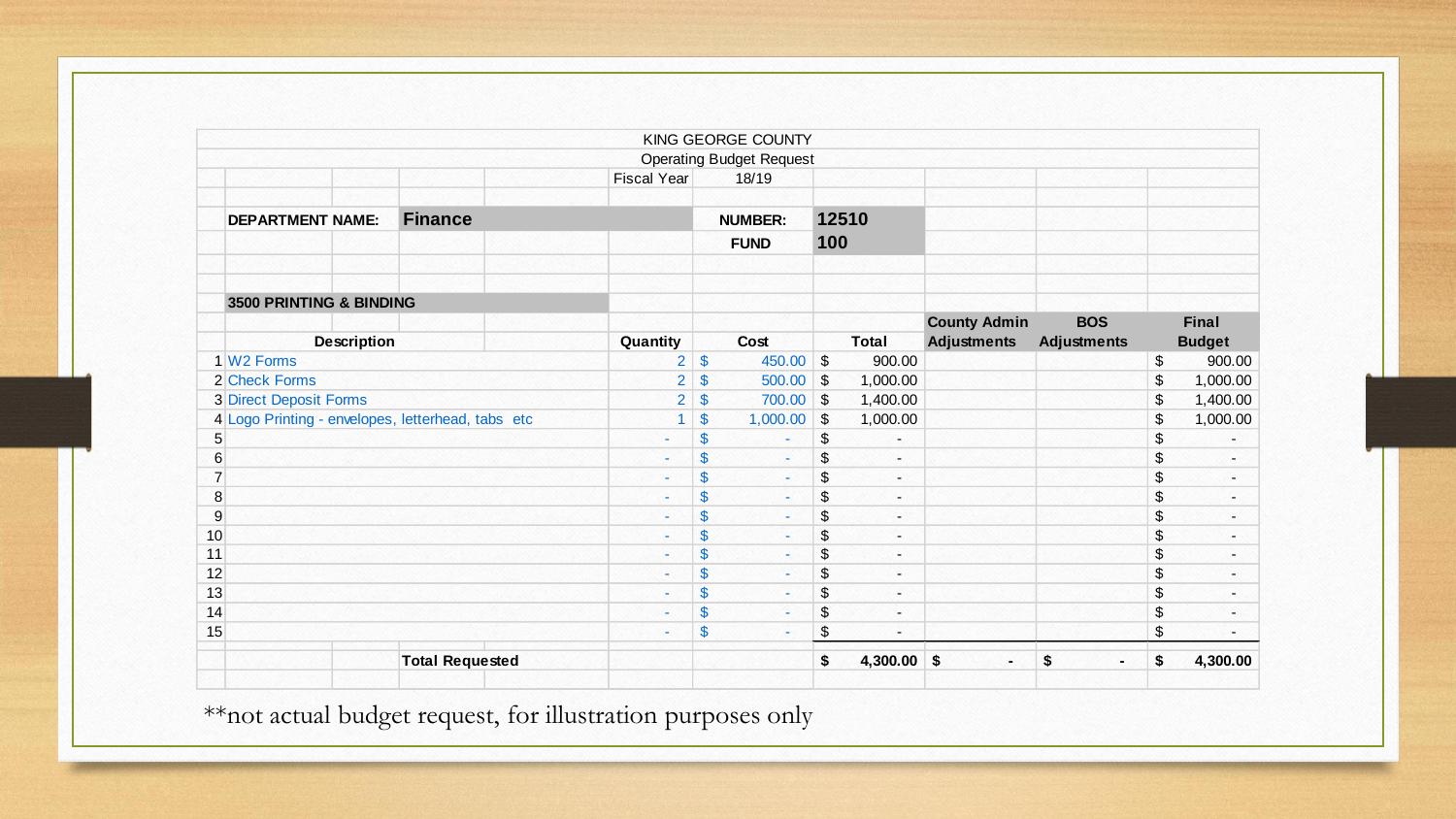|                  |        |                                              | Fiscal Year: 18/19                                    | <b>King George County</b><br><b>Operating Budget Request</b> |                                           |                                  |                          |                                |
|------------------|--------|----------------------------------------------|-------------------------------------------------------|--------------------------------------------------------------|-------------------------------------------|----------------------------------|--------------------------|--------------------------------|
|                  |        |                                              | <b>Department Name Finance</b><br>Dept#<br>Fund #     | 12510<br>100                                                 |                                           |                                  |                          |                                |
|                  | Acct # | <b>Description</b>                           | <b>Department</b><br><b>Request</b>                   | <b>County Admin</b><br><b>ADJUSTMENTS</b>                    | CA<br><b>Recommended</b><br><b>Budget</b> | <b>BOS</b><br><b>ADJUSTMENTS</b> |                          | <b>BUDGET</b>                  |
| 4 100 12510 1100 |        | Salaries & Wages - Regular                   | \$<br>548,025                                         | $\boldsymbol{\mathsf{S}}$<br>$\overline{a}$                  | \$<br>548,025                             | $\mathfrak{S}$                   | $\overline{\phantom{a}}$ | \$<br>548,025                  |
| 4 100 12510 1101 |        | Salaries - Shift Differential Pay            | \$                                                    | \$<br>L.                                                     | \$                                        | $\sqrt[6]{2}$                    |                          | \$                             |
| 4 100 12510 1200 |        | Salaries & Wages - Overtime                  | $\boldsymbol{\mathsf{S}}$<br>$\overline{\phantom{a}}$ | \$<br>$\overline{\phantom{a}}$                               | \$                                        | $\sqrt[6]{2}$                    |                          | \$                             |
| 4 100 12510 1300 |        | Salaries & Wages - Part time                 | \$<br>$\overline{\phantom{a}}$                        | $\boldsymbol{\mathsf{S}}$<br>$\overline{a}$                  | \$                                        | $\sqrt[6]{\frac{1}{2}}$          | $\overline{\phantom{a}}$ | \$<br>$\overline{\phantom{a}}$ |
| 4 100 12510 1400 |        | Salaries & Wages - Part time                 | \$                                                    | \$<br>$\overline{\phantom{a}}$                               | \$                                        | \$                               | $\overline{\phantom{a}}$ | \$<br>$\overline{\phantom{a}}$ |
| 4 100 12510 2100 |        | <b>FICA</b>                                  | \$<br>41,925                                          | \$<br>$\overline{\phantom{a}}$                               | \$<br>41,925                              | \$                               | $\overline{\phantom{a}}$ | \$<br>41,925                   |
| 4 100 12510 2210 |        | <b>VRS</b> Retirement                        | \$<br>37,861 \$                                       | $\overline{\phantom{a}}$                                     | \$<br>37,861                              | \$                               | $\overline{\phantom{a}}$ | \$<br>37,861                   |
| 4 100 12510 2220 |        | <b>VRS Hybrid</b>                            | \$<br>$2,638$ \$                                      | $\overline{a}$                                               | \$<br>2,638                               | \$                               | $\overline{\phantom{a}}$ | \$<br>2,638                    |
| 4 100 12510 2510 |        | <b>Disability Hybrid</b>                     | \$                                                    | $214$ \$<br>$\overline{\phantom{a}}$                         | \$<br>214                                 | $\mathfrak{S}$                   | $\overline{\phantom{a}}$ | \$<br>214                      |
| 4 100 12510 2300 |        | <b>Health Insurance Premiums</b>             | \$<br>111,688 \$                                      | $\overline{\phantom{a}}$                                     | \$<br>111,688                             | $\mathcal{L}$                    | $\overline{\phantom{a}}$ | \$<br>111,688                  |
| 4 100 12510 2400 |        | <b>VRS Life Insurance</b>                    | \$<br>7.179                                           | $\sqrt{3}$<br>$\overline{\phantom{a}}$                       | \$<br>7.179                               | $\sqrt{2}$                       | $\overline{\phantom{a}}$ | \$<br>7,179                    |
| 4 100 12510 2600 |        | Unemployment Insurance                       | \$                                                    | \$<br>٠                                                      | \$                                        | $$\mathbb{S}$$                   |                          | \$                             |
| 4 100 12510 2700 |        | Worker's Comp Insurance                      | \$<br>604                                             | \$<br>L,                                                     | \$<br>604                                 | \$                               |                          | \$<br>604                      |
| 4 100 12510 3110 |        | Prof. Serv - Health Services                 | \$<br>4,800 \$                                        | ٠                                                            | \$<br>4,800                               | $\mathbf{\hat{s}}$               |                          | \$<br>4,800                    |
| 4 100 12510 3120 |        | Prof. Serv - Accounting/Auditing Services    | \$<br>72,100                                          | $\sqrt{3}$<br>$\overline{\phantom{a}}$                       | \$<br>72,100                              | ا\$″                             | $\overline{a}$           | \$<br>72,100                   |
| 4 100 12510 3130 |        | Prof. Serv - Management Consulting Services  | \$                                                    | \$<br>$\overline{\phantom{a}}$                               | \$                                        | \$                               | $\overline{\phantom{a}}$ | \$<br>$\overline{\phantom{a}}$ |
| 4 100 12510 3150 |        | Prof. Serv - Legal Services                  | \$                                                    | \$<br>$\overline{\phantom{a}}$                               | \$                                        | \$                               | $\overline{\phantom{a}}$ | \$                             |
| 4 100 12510 3160 |        | Prof. Serv - Other                           | \$<br>700                                             | $\mathbf{s}$<br>$\overline{\phantom{a}}$                     | \$<br>700                                 | ″\$                              | $\overline{\phantom{a}}$ | \$<br>700                      |
| 4 100 12510 3320 |        | Maintenance Service Contracts - Con Services | \$                                                    | $\mathbf{s}$<br>$\overline{a}$                               | \$                                        | ″\$                              | $\blacksquare$           | \$                             |
| 4 100 12510 3500 |        | Printing & Binding                           | \$<br>4,300                                           | '\$<br>$\overline{\phantom{a}}$                              | \$<br>4,300                               | ′\$                              | $\overline{\phantom{a}}$ | \$<br>4,300                    |
| 4 100 12510 3600 |        | Advertising                                  | \$                                                    | \$<br>$\overline{\phantom{a}}$                               | \$<br>$\sim$                              | ا \$″                            | $\overline{a}$           | \$<br>$\sim$                   |
| 4 100 12510 5210 |        | <b>Postal Services</b>                       | \$<br>4,848                                           | $\mathbf{s}$<br>$\blacksquare$                               | \$<br>4,848                               | "s                               | $\overline{\phantom{a}}$ | \$<br>4,848                    |
| 4 100 12510 5220 |        | <b>Messenger Services</b>                    | \$<br>150                                             | ٦\$<br>$\overline{a}$                                        | \$<br>150                                 | $\sqrt{s}$                       | $\overline{\phantom{a}}$ | \$<br>150                      |
| 4 100 12510 5230 |        | Telecommunications                           | $3,960$ \$<br>\$                                      | L,                                                           | \$<br>$3,960$ \$                          |                                  |                          | \$<br>3,960                    |
|                  |        | <b>Department Total</b>                      | \$<br>840,992 \$                                      | $\blacksquare$                                               | \$<br>840,992 \$                          |                                  | $\blacksquare$           | \$<br>840,992                  |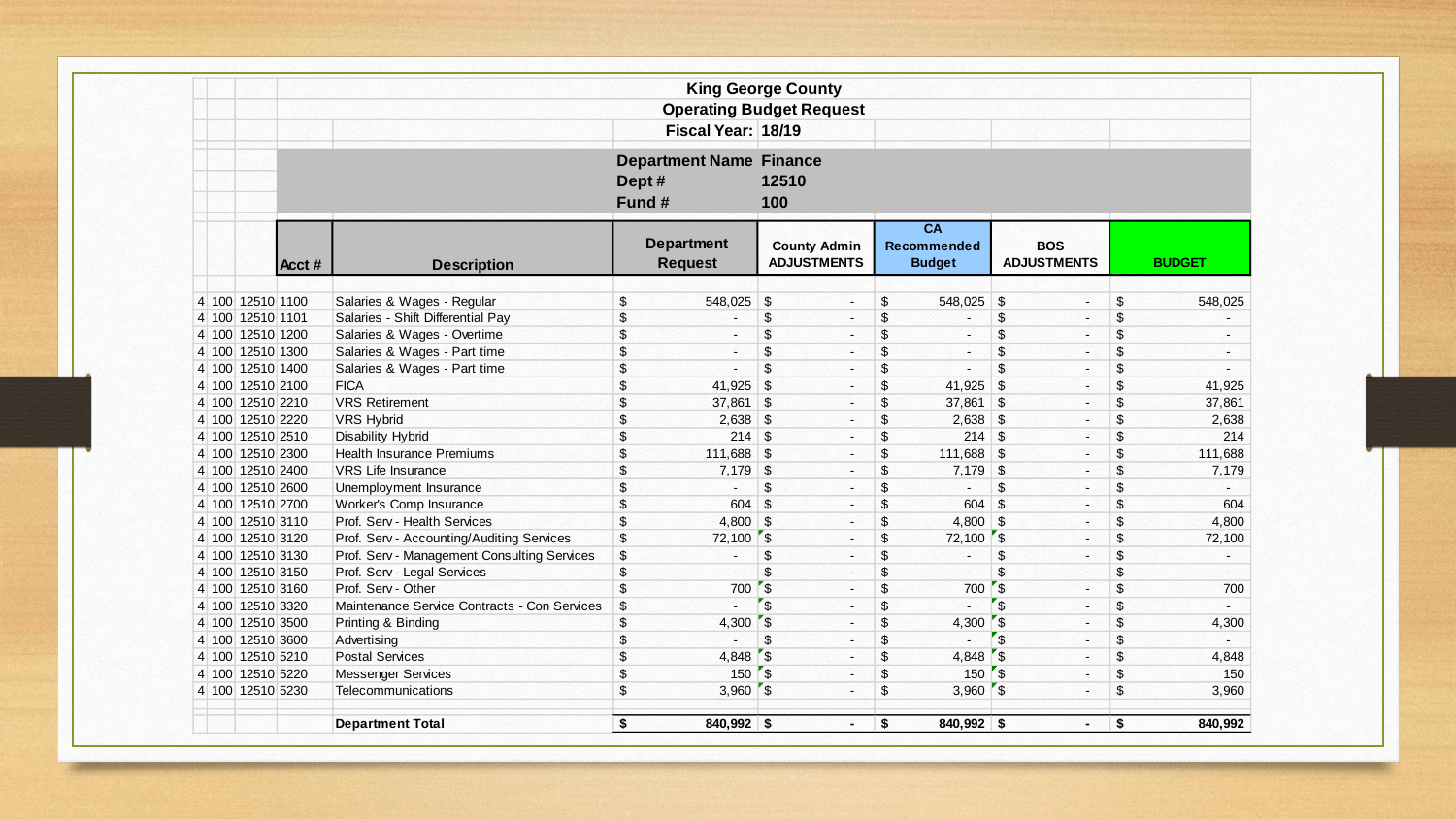|          | <b>County Of King George</b>                            |                    |                    |                    |                    |                    |                                      |                                         |                                             |                                         |                                   |                             |                                                    |
|----------|---------------------------------------------------------|--------------------|--------------------|--------------------|--------------------|--------------------|--------------------------------------|-----------------------------------------|---------------------------------------------|-----------------------------------------|-----------------------------------|-----------------------------|----------------------------------------------------|
|          | <b>HISTORIC EXPENDITURES &amp; BUDGETS FY 2017-2018</b> |                    |                    |                    |                    |                    |                                      |                                         |                                             |                                         |                                   |                             |                                                    |
|          |                                                         | <b>FY12 Actual</b> | <b>FY13 Actual</b> | <b>FY14 Actual</b> | <b>FY15 Actual</b> | <b>FY16 Actual</b> | <b>FY17 Adopted</b><br><b>Budget</b> | <b>FY17</b><br>Amended<br><b>Budget</b> | <b>FY18</b><br><b>Department</b><br>Request | County<br><b>Admin</b><br><b>ADJUST</b> | <b>FY18</b><br><b>Preliminary</b> | <b>BOS</b><br><b>ADJUST</b> | <b>FY18</b><br><b>Preliminary</b><br><b>Budget</b> |
|          | <b>GENERAL FUND</b>                                     |                    |                    |                    |                    |                    |                                      |                                         |                                             |                                         |                                   |                             |                                                    |
| Fund 100 |                                                         |                    |                    |                    |                    |                    |                                      |                                         |                                             |                                         |                                   |                             |                                                    |
|          | <b>LEGISLATIVE</b>                                      |                    |                    |                    |                    |                    |                                      |                                         |                                             |                                         |                                   |                             |                                                    |
| 11010    | <b>Board of Supervisors</b>                             | 70,419             | 63,018             | 61,974             | 67,318             | 76,748             | 82,141                               | 82,141                                  | 80,641                                      | 1,500                                   | 82,141                            | $\overline{\phantom{a}}$    | 82,141                                             |
|          | <b>GENERAL ADMINISTRATION</b>                           |                    |                    |                    |                    |                    |                                      |                                         |                                             |                                         |                                   |                             |                                                    |
| 12110    | County Administrator                                    | 385,371            | 339,256            | 337,126            | 314,804            | 335,588            | 335,134                              | 335,134                                 | 335,134                                     | $\blacksquare$                          | 335,134                           | $\blacksquare$              | 335,134                                            |
| 12210    | <b>County Attorney</b>                                  | 84,766             | 126,873            | 279,381            | 421,881            | 247,762            | 162,000                              | 162,000                                 | 205,112                                     | (43, 112)                               | 162,000                           | $\blacksquare$              | 162,000                                            |
| 12220    | <b>Human Resources</b>                                  | 38,961             | 65,563             | 84,401             | 110,118            | 143,177            | 158,848                              | 158,848                                 | 161,727                                     | (2,879)                                 | 158,848                           | $\blacksquare$              | 158,848                                            |
| 12310    | <b>Commissioner of Revenue</b>                          | 327,540            | 363,564            | 366,849            | 380,469            | 385,395            | 373,151                              | 373,151                                 | 373,151                                     | $\sim$                                  | 373,151                           | $\blacksquare$              | 373,151                                            |
| 12320    | Reassessment                                            |                    | 138,517            | 25,699             | $\blacksquare$     | 41                 | 175,000                              | 175,000                                 | 175,000                                     | $\blacksquare$                          | 175,000                           | $\sim$                      | 175,000                                            |
| 12410    | Treasurer                                               | 293,953            | 273,694            | 279,296            | 277,920            | 307,813            | 327,137                              | 327,137                                 | 327,137                                     | $\overline{\phantom{a}}$                | 327,137                           | L.                          | 327,137                                            |
| 12510    | Department of Finance                                   | 795,812            | 793,943            | 777,514            | 800,060            | 817,153            | 827,016                              | 827,016                                 | 852,016                                     | (25,000)                                | 827,016                           | $\overline{\phantom{0}}$    | 827,016                                            |
| 12600    | Information Technology                                  | 238,967            | 332,435            | 319,259            | 336,802            | 326,262            | 439,695                              | 439,695                                 | 527,185                                     | (87, 490)                               | 439,695                           | $\mathcal{L}^{\mathcal{L}}$ | 439,695                                            |
| 13100    | <b>Electoral Board</b>                                  | 53,678             | 44,191             | 34,424             | 35,036             | 55,291             | 70,585                               | 70,585                                  | 73,585                                      | (3,000)                                 | 70,585                            | $\blacksquare$              | 70,585                                             |
| 13200    | Registrar                                               | 116,523            | 114,513            | 110,637            | 110,592            | 150,683            | 191,013                              | 191,013                                 | 191,013                                     | $\blacksquare$                          | 191,013                           | $\blacksquare$              | 191,013                                            |

\*\*not actual figures, for illustration purposes only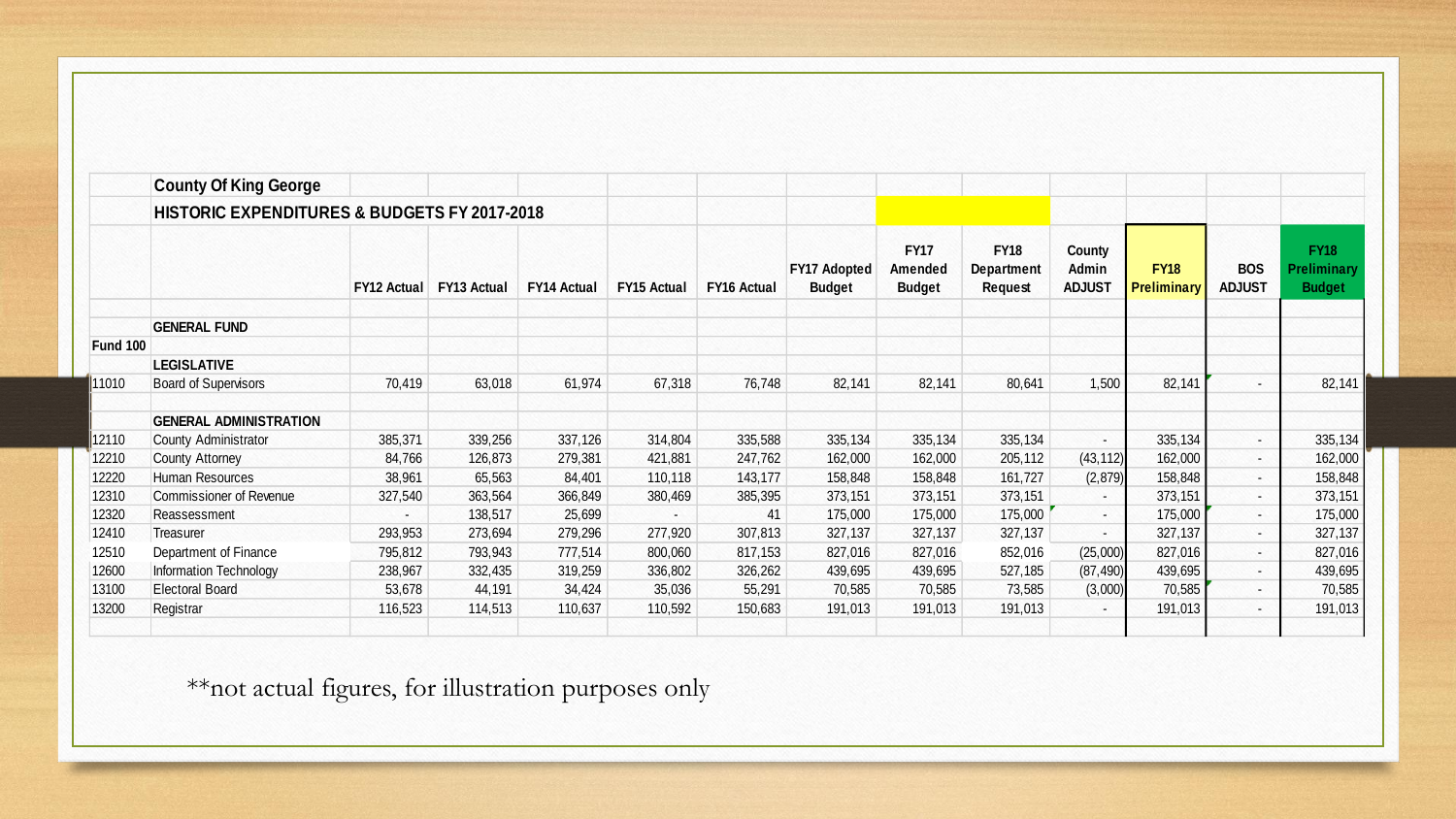## **Early Budget Factors for FY2018-2019**

- $\triangleright$  State Funding
- School Funding
- Compensation Cost
- > Outside Agencies
- Health Insurance
- Juvenile Detention and Regional Jail Funding
- New Position Requests
- Board of Equalization
- $\triangleright$  Vehicles
- ▶ County Attorney
- **E** County Engineer
- Ambulance Fees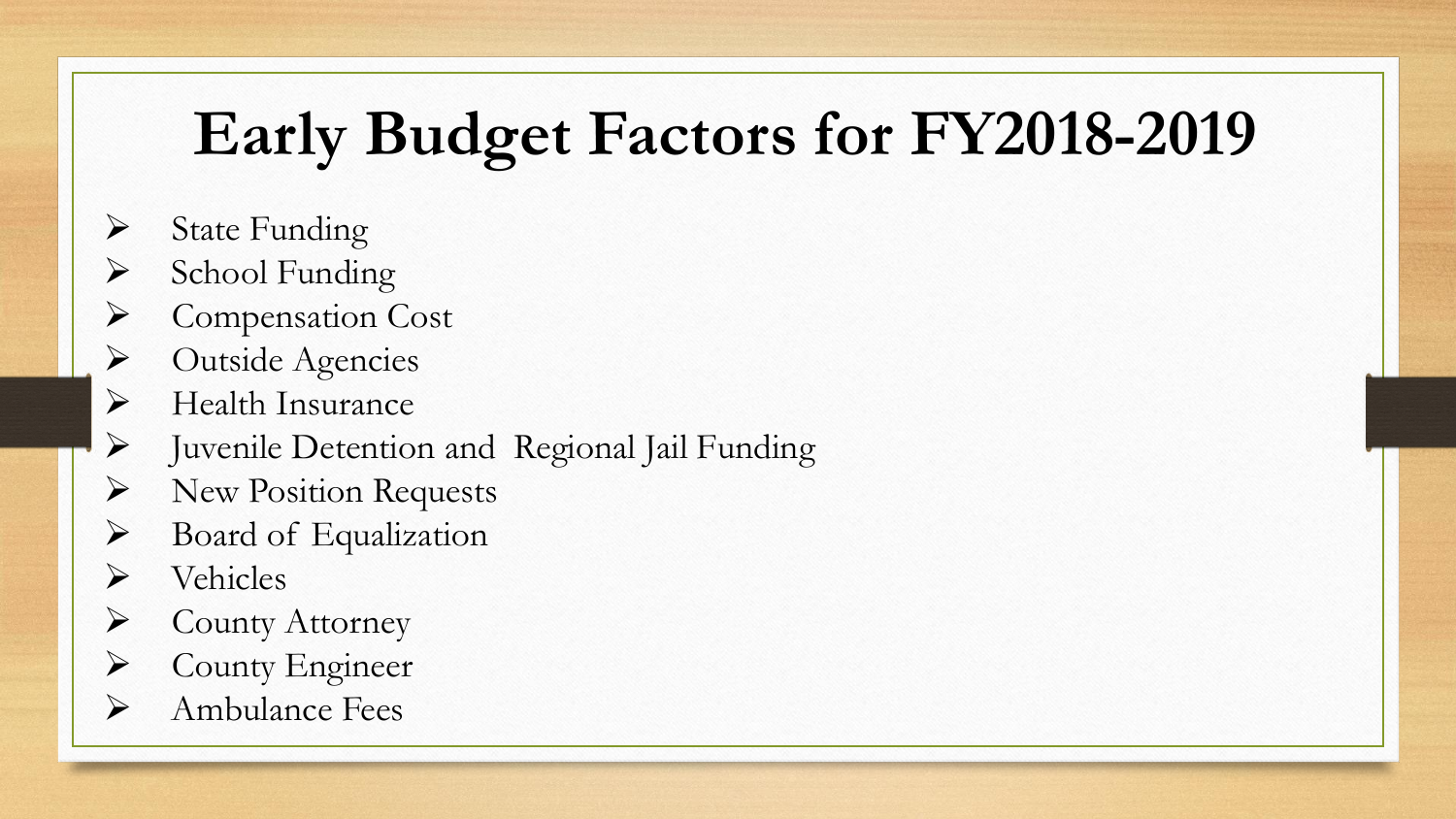## **Significant Capital Projects**

- Company 2 and Company 4 Fire Stations
- $\triangleright$  New Courthouse
- **►** School Buses
- Decommission Purkins Corner and Oakland Park WWTP
- Redundant Communications System
- Accounting System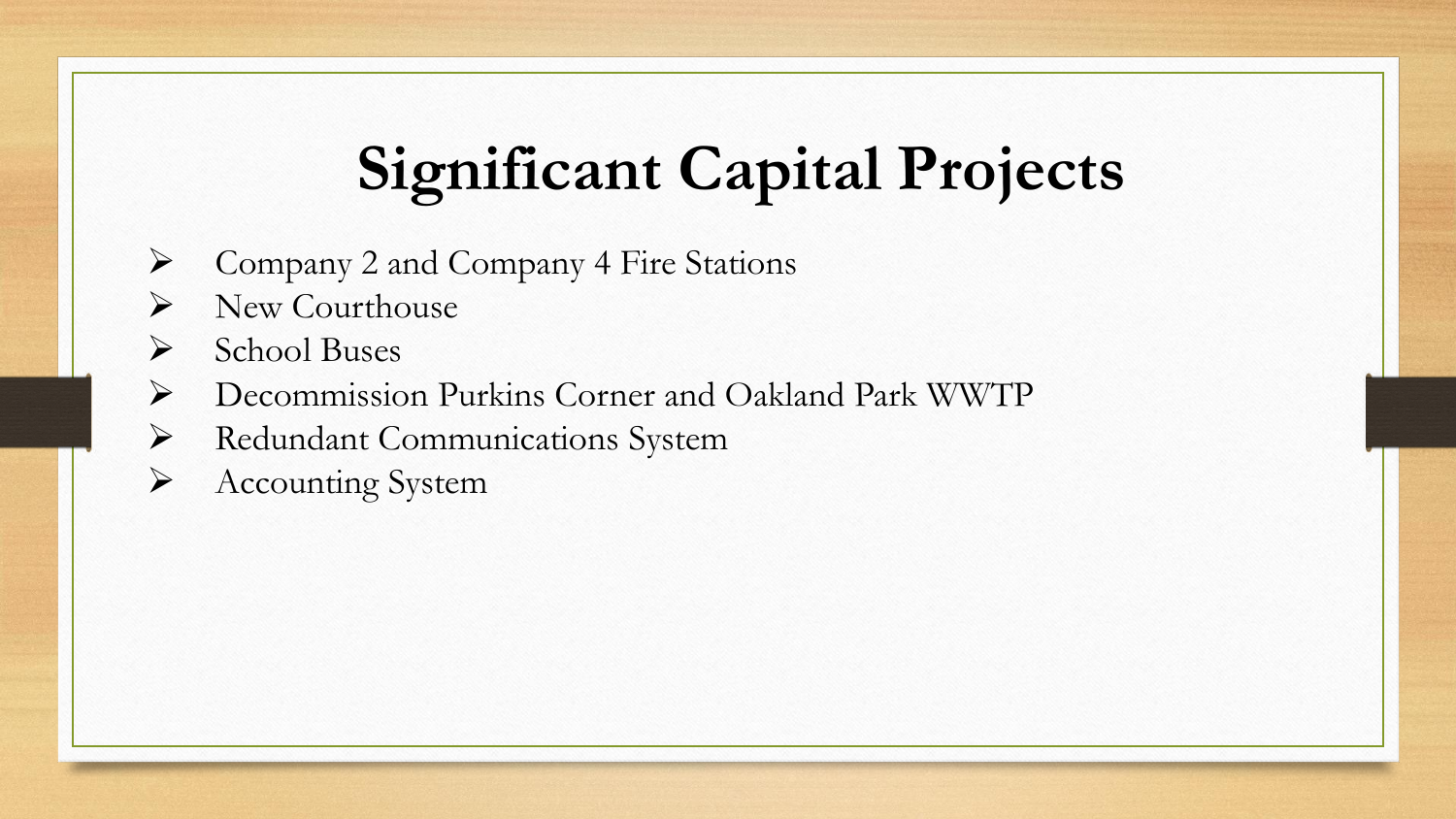## **Significant Capital Projects (preliminary cost estimates)**

- Company 2 and Company 4 Fire Stations: **\$8 to \$10 million**
- New Courthouse: **\$16 to \$19 million**
- School Buses and Fire Apparatus: **\$550,000/yr. for buses; \$225,000 for each ambulance;**
- Decommission Purkins Corner and Oakland Park WWTP: **\$4 to \$6 million**
- **Redunant Communications System \$1 million**
- **Accounting System \$1 million**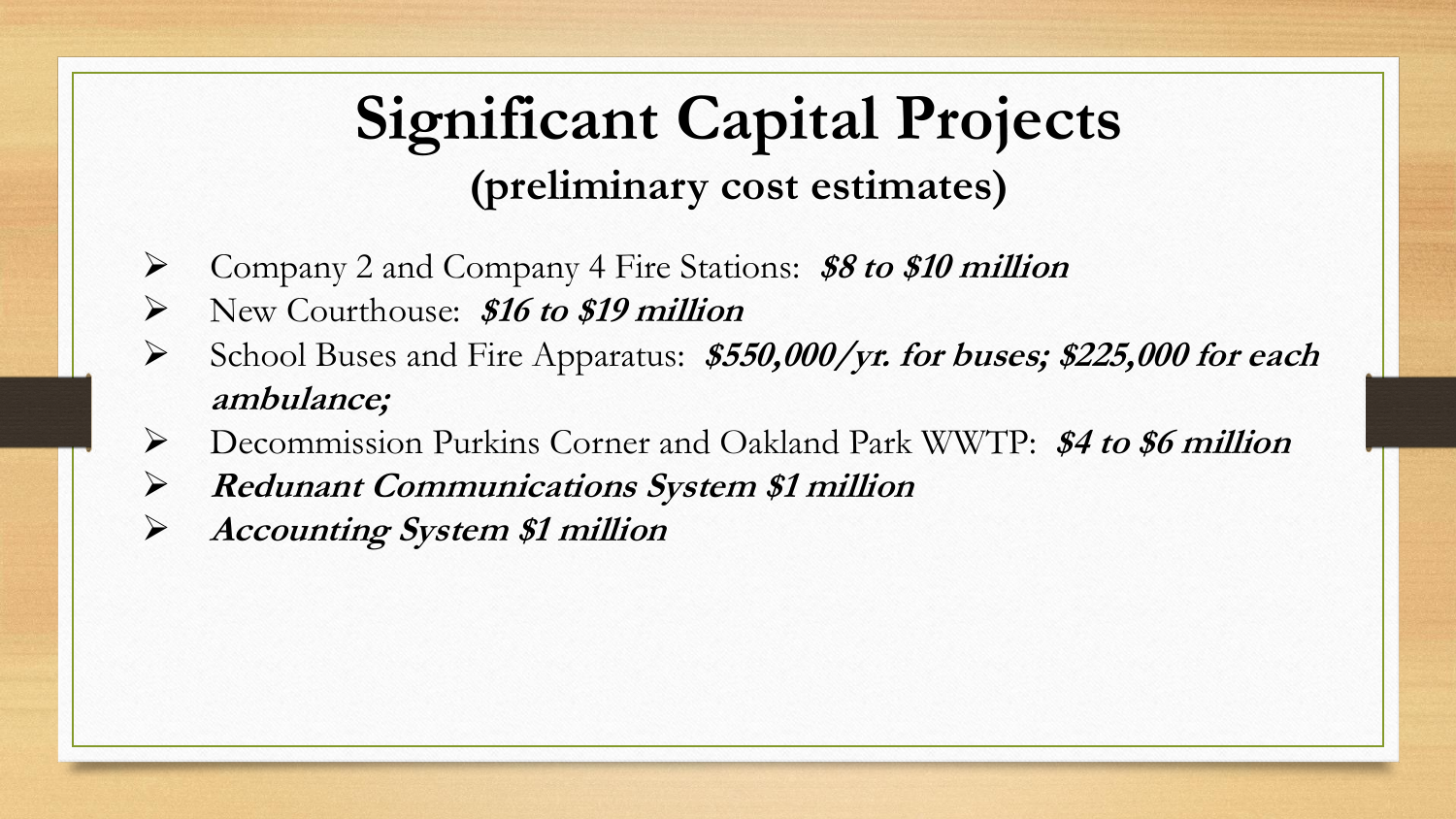| <b>General Fund</b>                                                     |                         |              |
|-------------------------------------------------------------------------|-------------------------|--------------|
| Audited Fund Balance at June 30, 2017 (Fund 100)                        | \$                      | 21,989,841   |
| <b>County Operating Carryovers</b>                                      | \$                      | (507, 189)   |
| <b>County Purchase Order Operating Carryovers</b>                       | \$                      | (330, 336)   |
| Schools P.O./Operating Carryovers                                       | \$                      | (751, 861)   |
| FY17 Operating Budget                                                   | \$                      | (829,000)    |
| FY17 Capital Projects                                                   | \$                      | (2,501,100)  |
| Rate Stabilization Fund                                                 | \$                      |              |
| Reserved Per Policy 15% of Total Operating Budget                       | \$                      | (11,659,331) |
|                                                                         | \$                      | 5,411,024    |
| Preliminary Estimated at 6/30/2018**<br><b>Capital Improvement Fund</b> |                         |              |
| Audited Fund Balance at June 30, 2017                                   | \$                      | 15,633,719   |
| Carryover from previous years projects                                  | \$                      | (2,239,026)  |
| Carryover from Gas Line Project                                         | \$                      | (2,684,722)  |
| Reserved for Turf Replacement                                           | $\sqrt[6]{\frac{1}{2}}$ | (400,000)    |
| Reserved Per Policy (debt service or \$2 mill)                          | \$                      | (5,992,943)  |